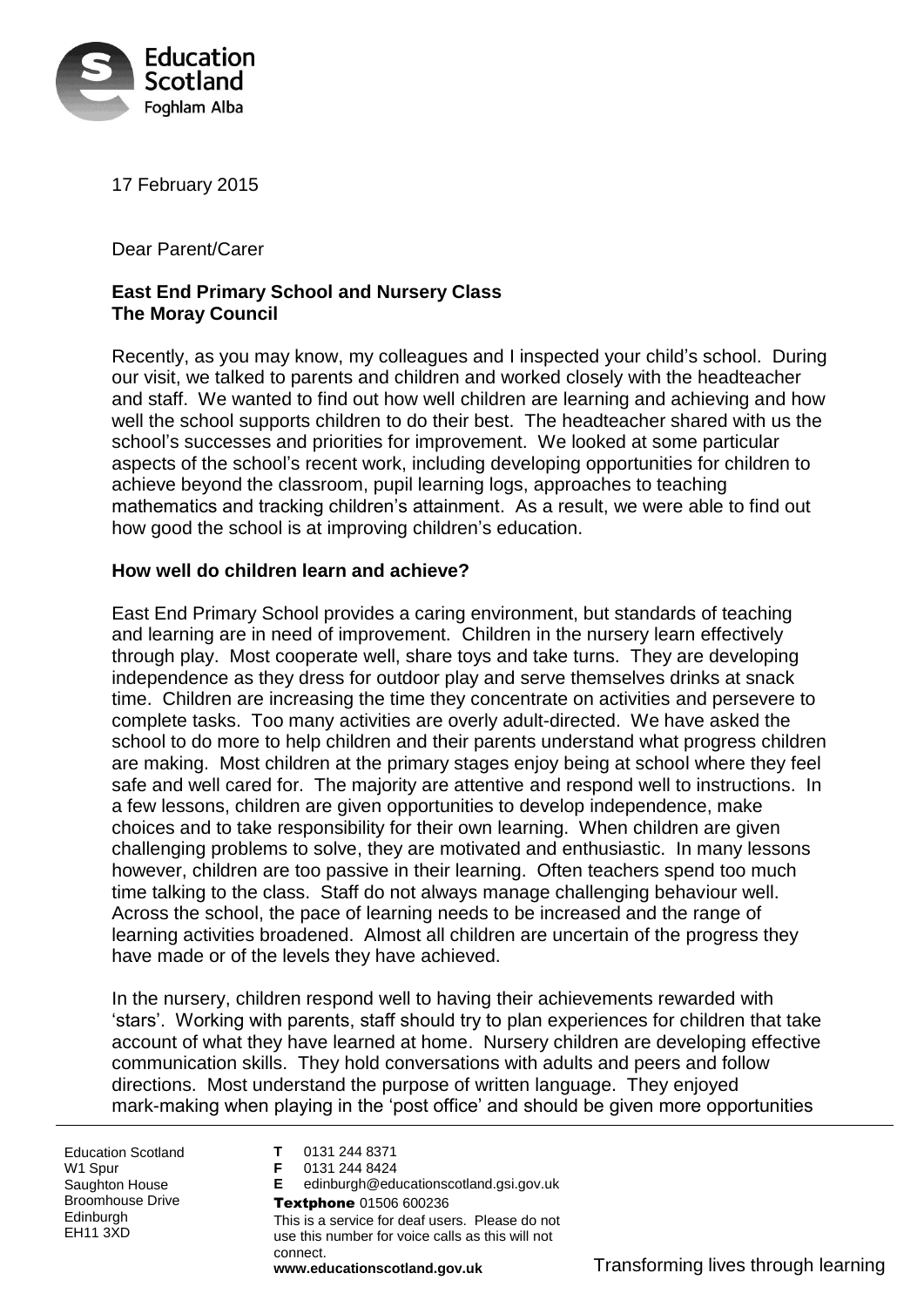like this to develop their writing skills. Most are developing an awareness of numbers and time, but would benefit from more opportunities to learn by investigating and solving problems. Across the primary stages, children have a few opportunities to take responsibility. Most have chosen books for the library. Those at P7 support new pupils in P1. After-school clubs help children build their skills in some team sports. There is considerable potential to extend learning within the local community and to develop children's skills in activities and committees beyond the classroom. Standards of attainment across the school are too low. Children's literacy and numeracy skills in particular are below the levels we would expect at each stage. Most children at the early stages are developing the skills to help them to read unfamiliar words. Children progress steadily through a scheme of reading books. Library improvements are underway which will broaden the range of literature available to children. Most children's writing is not of the standard we would expect. Their stories and reports are too short and do not demonstrate a well developed range of skills. Children do not demonstrate sufficient skills or experience in making oral presentations. There are significant gaps in children's mathematical skills, including mental calculation. Only children in P7 are making sufficient progress in applying their numeracy skills to real-life problems such as managing budgets. In health and wellbeing, children can talk about keeping themselves fit and healthy, and can explain how to keep safe on social media. In science, older children showed a good understanding of the solar system. Children's skills in thinking and working scientifically were less well developed.

#### **How well does the school support children to develop and learn?**

Staff in the nursery and across the primary stages provide a good standard of pastoral care. Nursery staff work effectively with other agencies to support children. They set tasks at the correct level for the majority of children. We have asked them to use their observations of children during play sessions to plan next steps in learning for individual children. This will ensure children's needs are better met. Across the primary stages, activities in English language and mathematics are not always suitably challenging or well matched to individual needs. Teachers need to use assessment better to plan learning experiences which build on children's existing skills. Staff have started to gather information about children's learning needs and now need to provide more effective support. Learning plans are in place for a few children with specific learning needs, but not for all children who need them. Children with additional support needs are not making enough progress. Staff need better support for meeting the range of children's needs in their classes.

The curriculum in the nursery fits well with children's interests and includes daily outdoor learning. More collaboration is needed between staff at the early level to ensure children's existing skills are built upon at the primary stages. In the nursery and across the primary stages, the curriculum is based on Curriculum for Excellence guidance. Teachers at the primary stages have adopted planning formats which are beginning to ensure a more progressive experience for children over time. In mathematics and English language, programmes of work ensure progression in children's learning from stage to stage. Staff at the early primary stages offer some opportunities for children to learn through discovery and play. Overall, however, the implementation of Curriculum for Excellence is significantly behind national timescales. In several curriculum areas, there are no progressive programmes of study in place.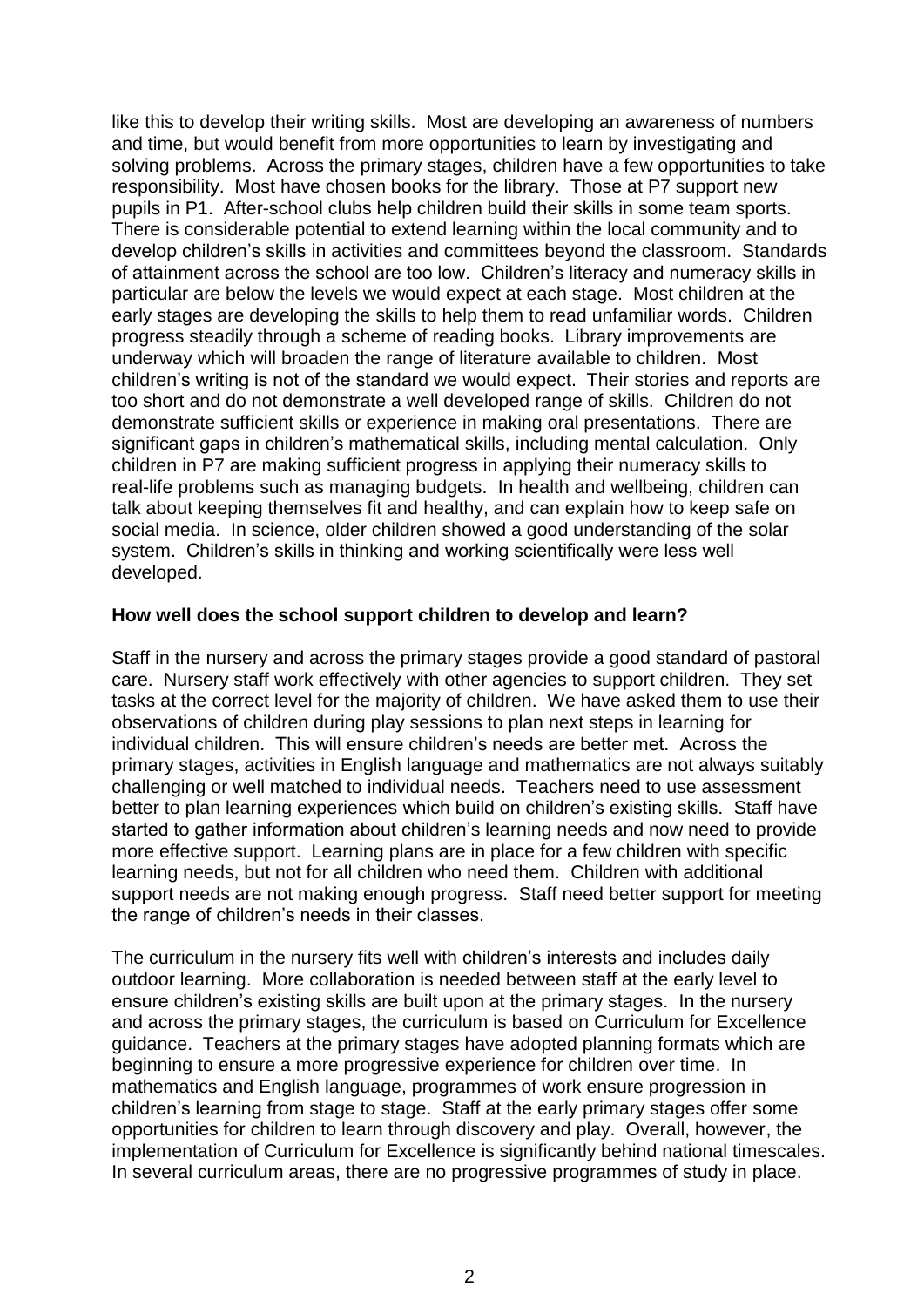Staff have not yet planned how they will develop and assess children's skills in literacy and numeracy, and health and wellbeing across the curriculum. As a result, there are gaps in children's learning. The school has a well-planned transition programme in place to support children when moving on to Elgin Academy.

### **How well does the school improve the quality of its work?**

The Moray Council carried out a review of the school in January 2014, identifying seven key areas for improvement. Staff have begun to discuss and action some of the issues identified in that report. However, the school's improvement plans have not been effective in bringing about the required changes. The headteacher has recently taken up the post on a permanent basis. She has carried out informal evaluations and has a general understanding of how the school needs to improve. She now urgently needs to establish effective systems for evaluating and improving the work of the school. She needs to focus her leadership activity on driving improvement in learning and the curriculum. The headteacher and staff engaged fully with the inspection process. They sought and implemented our advice, making some immediate improvements. They are very keen to improve the school and would benefit from support from The Moray Council to develop their knowledge and skills.

This inspection found the following key strengths.

- The welcoming and caring staff and their strong ambition to improve the school.
- How well staff know children and the high quality of pastoral care they provide.
- Remodelling of areas of the school building, including the library, which have supported improvements in learning and the school's ethos.

We discussed with staff and The Moray Council how they might continue to improve the school. This is what we agreed with them.

- Improve the quality of teaching and learning across the school to better meet children's learning needs.
- Develop staff and parents' understanding of Curriculum for Excellence and draw up a clear plan for its implementation.
- Introduce rigorous systems for self-evaluation to ensure improvements in children's achievements.

# **What happens at the end of the inspection?**

As a result of our inspection findings, we think that the school needs additional support and more time to make necessary improvements. Our Area Lead Officer will work with The Moray Council to build capacity for improvement, and will maintain contact to monitor progress. We will return to carry out a further inspection within a year of publication of this letter. We will then issue another letter to parents on the extent to which the school has improved.

Jacqueline Sinclair HM Inspector